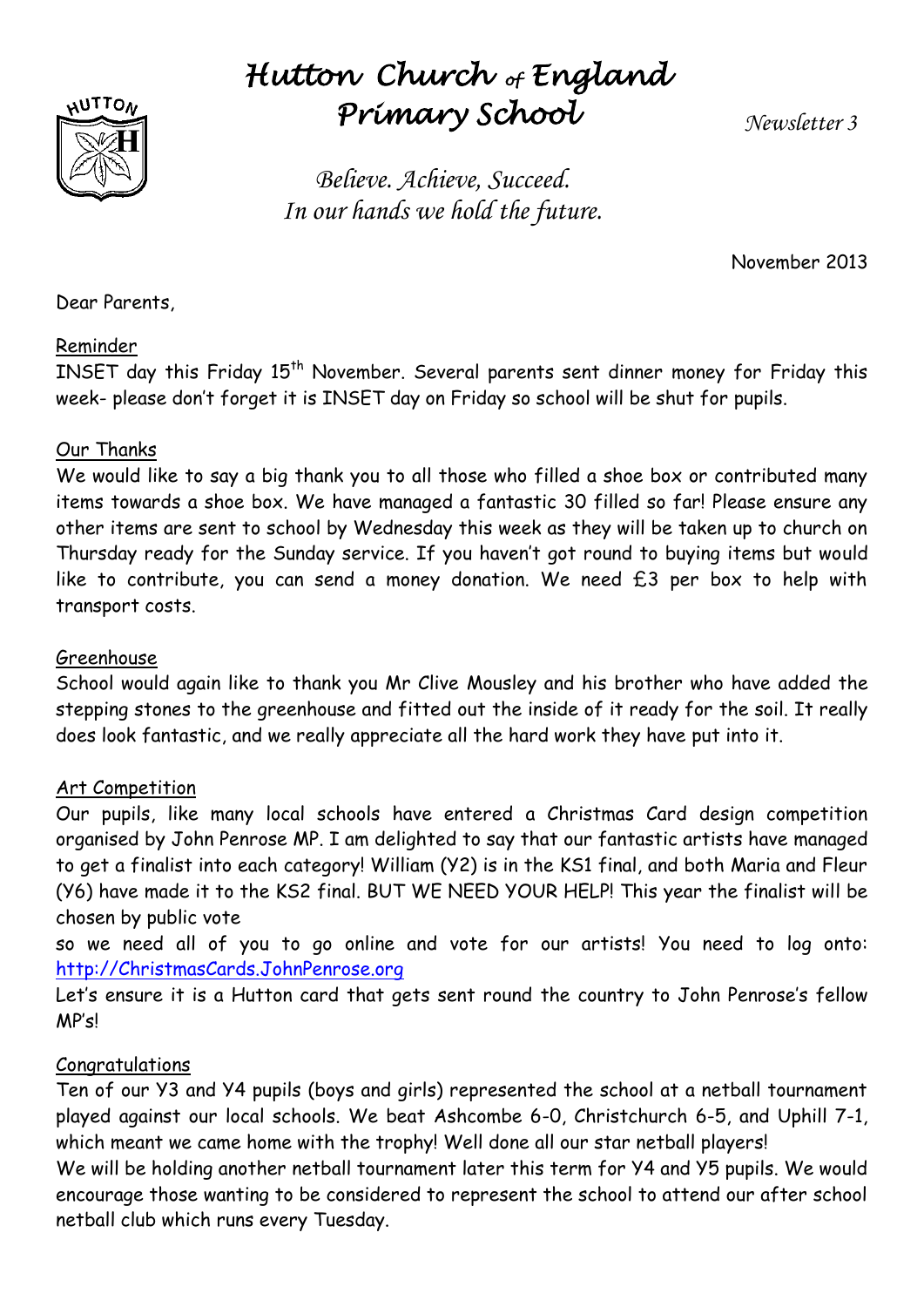#### Morrison's Vouchers

If you shop at Morrison's and have been collecting the Lets' Grow vouchers please can you ensure they are all in school by Friday 22<sup>nd</sup> November. Thank you.

#### Bas2School

Thank you to Steph Clapp who helped organise the above and to those of you who staggered in with your bags of contributions. The school raised a brilliant £137.50.

#### Maths and Reading Meetings

Many thanks for all those of you who attended the Maths and reading meetings. We do hope that you found them useful. If you haven't already completed a feedback questionnaire about them please do so. I attach them to this letter if you have misplaced your copy. Thank you.

#### Remembrance Service

We have just held our Remembrance Service which we do each year at 11am on the 11<sup>th</sup> November. All KS2 pupils were present, they behaved impeccably, as always, respectfully marked the two minute silence, and then planted poppy crosses. The British Legion thanked us for holding the service and commented on the pupils' excellent behaviour.

Luci Amos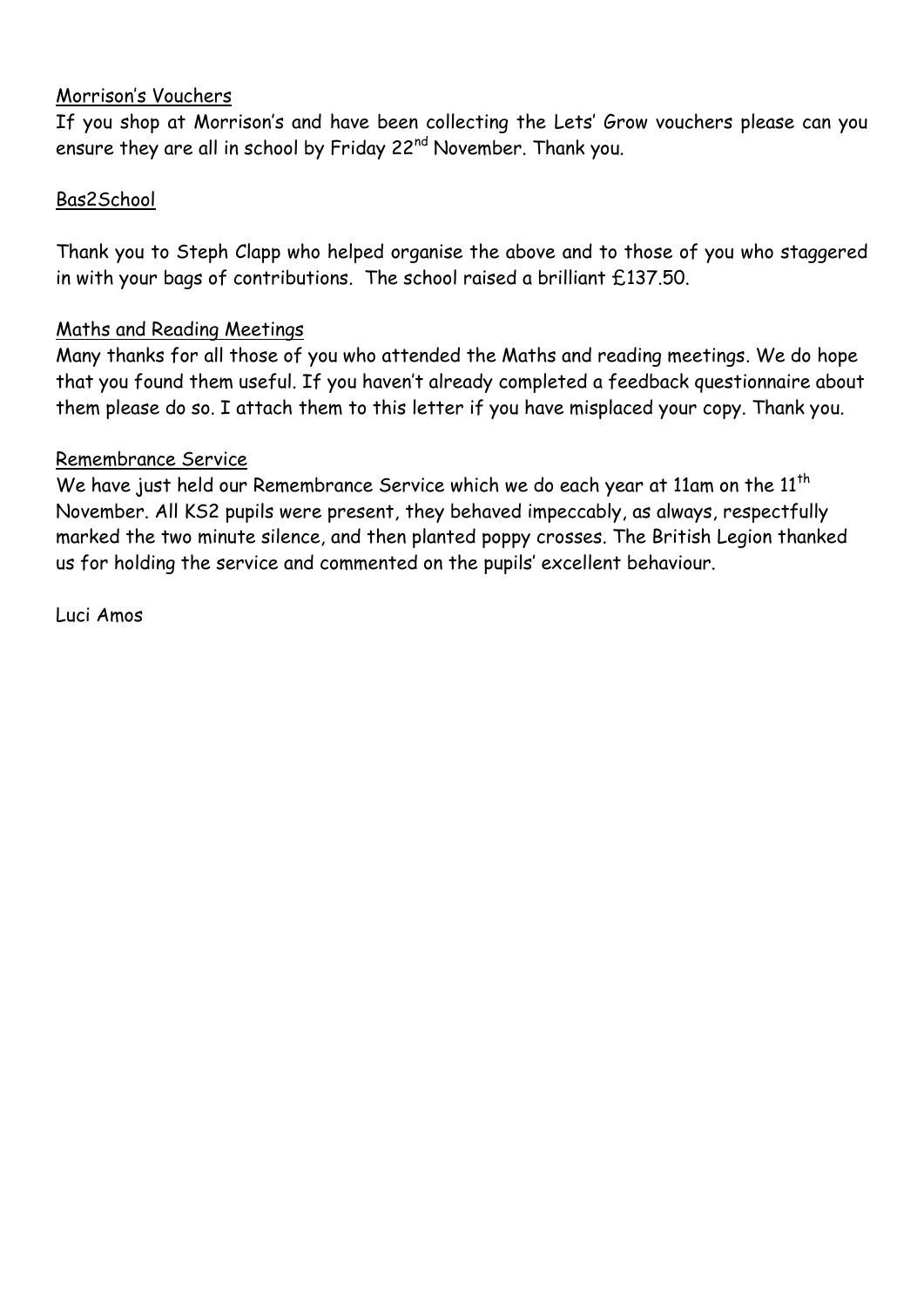

### **Hutton CE Primary School**

#### **Reading Meeting Feedback**

Dear Parents,

You recently attended a meeting concerned with helping your child to read. Please feedback how useful this was for you. We listen to your comments and amend the next year's meeting in light of what you say.

Please circle the words you most agree with.

I found the meeting:

a) Helpful/not helpful because….

b) Interesting/uninteresting because….

c) Informative/uninformative because…..

The style of the meeting I most enjoyed was:

- a) beginning when I sat and listened
- b) the activities where I had to participate
- c) a mixture of the two because…..

I found the size of the group was:

- a) Too large
- b) About right
- c) Too small

The booklet I brought home was

- a) unnecessary
- b) helpful as a reminder
- c) more useful than the meeting